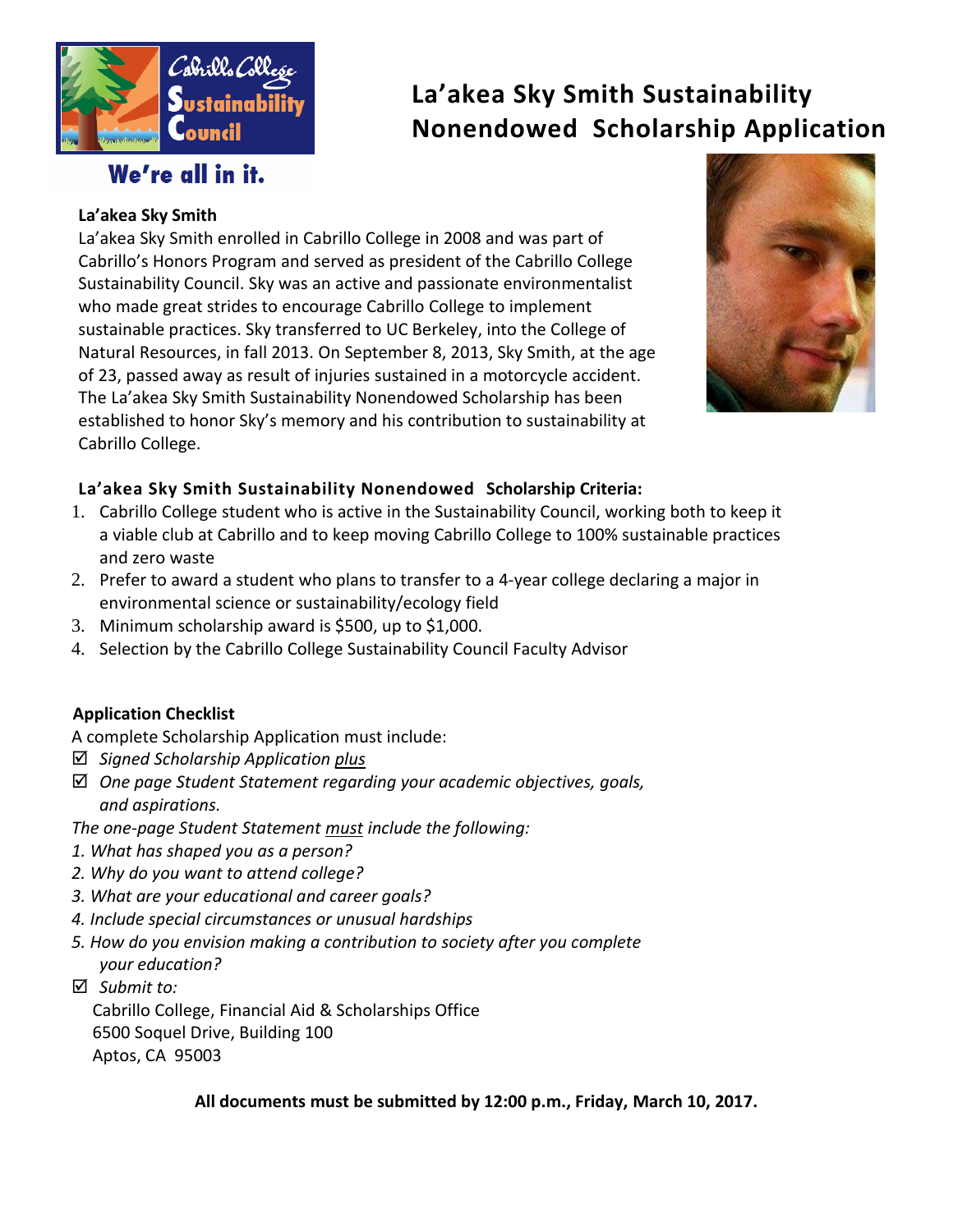

# **La'akea Sky Smith Sustainability Nonendowed Scholarship Application**

## We're all in it.

A complete Scholarship Application must include:

- *Signed Scholarship Application plus*
- *One page Student Statement regarding your academic objectives, goals, and aspirations.*

*The one-page Student Statement must include the following:*

- *1. What has shaped you as a person?*
- *2. Why do you want to attend college?*
- *3. What are your educational and career goals?*
- *4. Include special circumstances or unusual hardships*
- *5. How do you envision making a contribution to society after you complete your education?*
- *Submit to:*

Cabrillo College, Financial Aid & Scholarships Office

6500 Soquel Drive, Building 100

Aptos, CA 95003

## **All documents must be submitted by 12:00 p.m., Friday, March 10, 2017.**

| Applicant Information                                                                               |                        |        |                                           |                            |                                                                                    |  |
|-----------------------------------------------------------------------------------------------------|------------------------|--------|-------------------------------------------|----------------------------|------------------------------------------------------------------------------------|--|
| Full Name:                                                                                          |                        |        |                                           |                            |                                                                                    |  |
|                                                                                                     | Last                   | First  |                                           |                            | M.I.                                                                               |  |
| Address:                                                                                            |                        |        |                                           |                            |                                                                                    |  |
|                                                                                                     | <b>Street</b>          | City   |                                           | <b>State</b>               | Zip Code                                                                           |  |
| Phone:                                                                                              |                        |        | Email Address:                            |                            |                                                                                    |  |
| Date of Birth:                                                                                      |                        |        | Student ID# OR<br>Social Security #:      |                            |                                                                                    |  |
|                                                                                                     |                        |        | <b>Educational Experience &amp; Goals</b> |                            |                                                                                    |  |
| High School:                                                                                        |                        |        | City:                                     |                            |                                                                                    |  |
| <b>High School</b><br><b>Graduation Date:</b>                                                       |                        |        | GPA:                                      |                            |                                                                                    |  |
| What field of study<br>do you wish to<br>pursue at Cabrillo?                                        |                        |        |                                           |                            |                                                                                    |  |
| What, if any,<br>Certificate Program<br>at Cabrillo do you<br>wish to explore/are<br>you exploring? |                        |        |                                           |                            |                                                                                    |  |
| If applicable:<br>Cabrillo Degree<br>Objective(s):                                                  | Associate's Degree in: | And/Or | $\Box$ Transfer                           | I plan on transferring to: |                                                                                    |  |
| If applicable:<br>Transfer/Higher<br><b>Education Degree</b><br>Objectives:                         | Bachelor's Degree in:  |        | $\Box$ Master's Degree in:                |                            | (Name of four-year institution to which you will transfer)<br>$\Box$ Doctorate in: |  |
|                                                                                                     |                        |        |                                           |                            |                                                                                    |  |